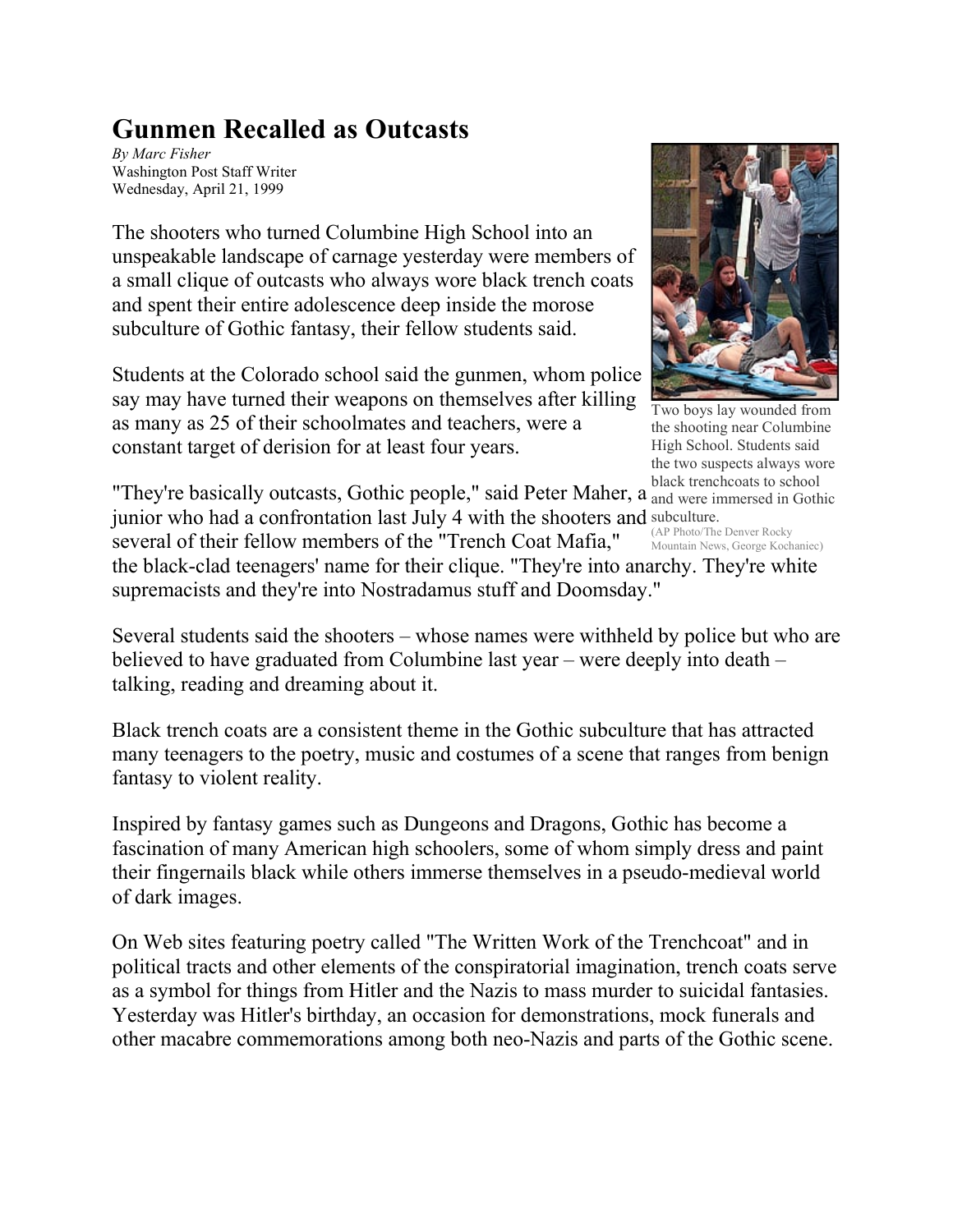When the young men started shooting yesterday, tenth-grader Mindy Pollock was in the school parking lot. She saw two shooters firing their guns repeatedly, and she watched as her fellow students dropped to the pavement.

She said she couldn't believe it was real, especially since she had once before seen this same boy pull a gun on some of her friends. "The one with the handgun today pulled a shotgun on my friends once. He said he was sick of being made fun of," she said. "He said, 'I'll shoot you, I'll shoot you.'" Pollock said her friends tried to calm the boy and then ran from him.

Maher and two of his friends were at a fireworks stand in Littleton July 4 when the Trench Coat Mafia boys approached them and said they had a shotgun. Maher and his friends saw no gun, but the trench coat boys did pull knives and tried to fight with the others. Maher said he and his friends had had no previous contact with the boys in black.

"We didn't want to fight, so we talked to them for a while and then we just got out of there," Maher said.

Several students described the Trench Coat Mafia members in similar terms: They wore their trench coats every day, no matter the weather, even in class. Under the coats, they dressed in black from head to toe – military berets, T-shirts, jeans, combat boots. Red shoelaces and the occasional Confederate flag patch were the only departure from the dark theme.

"They were kind of the freaks of the school," said Kendra Curry, a senior.

Pollock and other students described the Trench Coat Mafia as a group of perhaps six to ten students who were constantly being ribbed by the school's athletes and other, more popular cliques.

"The athletes and stuff are really popular," Pollock said. "They make fun of me all the time because I wear bell-bottoms and I'm a little hippy girl. And they'd make fun of the Trench Coat Mafia. They'd say, 'White trash,' and 'Why don't you comb your hair?' and 'Are you Gothic, man?' and 'You need some new clothes.' Just stupid teenage stuff."

Maher, too, said athletes at Columbine routinely teased the trench-coated students, muttering "Goth" every time they passed one another in the hallways.

Students said the Gothic look appeals only to a tiny minority of young people in the Denver suburb. "They kind of stay by themselves," said junior Evan Vitale. "They